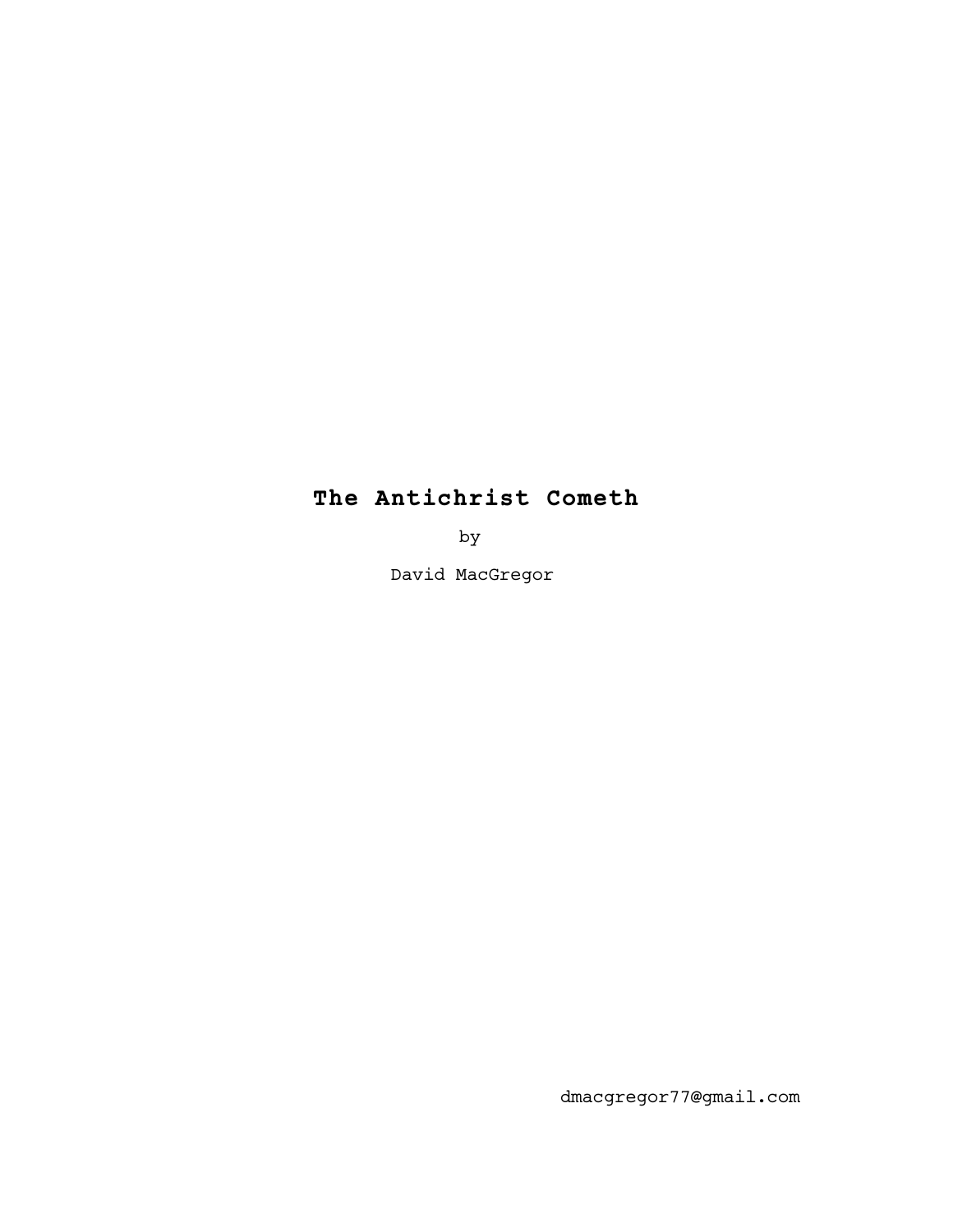## Setting

A living room.

### Time

The present.

### Cast

GREG - A man in his 20s-30s. Husband of KIM. KIM - A woman in her 20s-30s. Wife of GREG.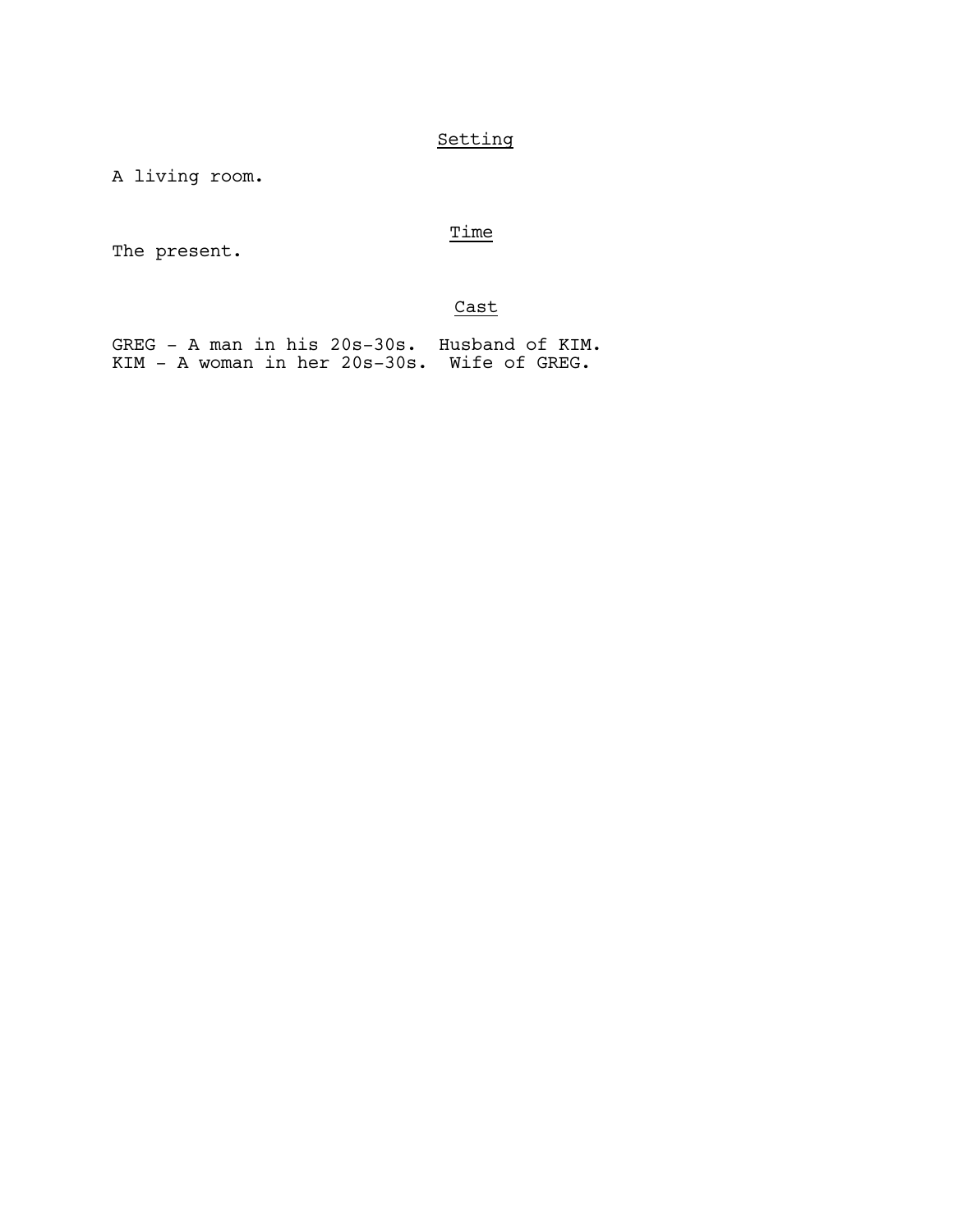(In a typical suburban living room, KIM applies lipstick as she looks in a mirror. GREG enters, adjusting his tie.) KIM Honey, did you pick up that Beaujolais Nouveau like I asked? GREG Yeah, you bet! It's right on the side table there. KIM Are you about ready? Diane said dinner would be around seven. GREG Which means eight. (KIM moves from the mirror and GREG takes her place, checking his tie and hair.) KIM I think Marty and Colleen are going to be there. They said they want to hear about our trip to the Caymans. I guess they're thinking about going. **GREG** Do you want to bring our pictures? KIM Are you kidding? I don't think we want to inflict the sight of us in bathing suits on anyone. (GREG looks at himself more closely in the mirror, adjusting his hair this way and that.) GREG You know, I hate to say it, but I think I'm starting to thin out a little up top. KIM Don't be silly. GREG No, I definitely am. I can see... KIM And even if you are, so what? GREG Hon, could you come here a second? KIM What is it?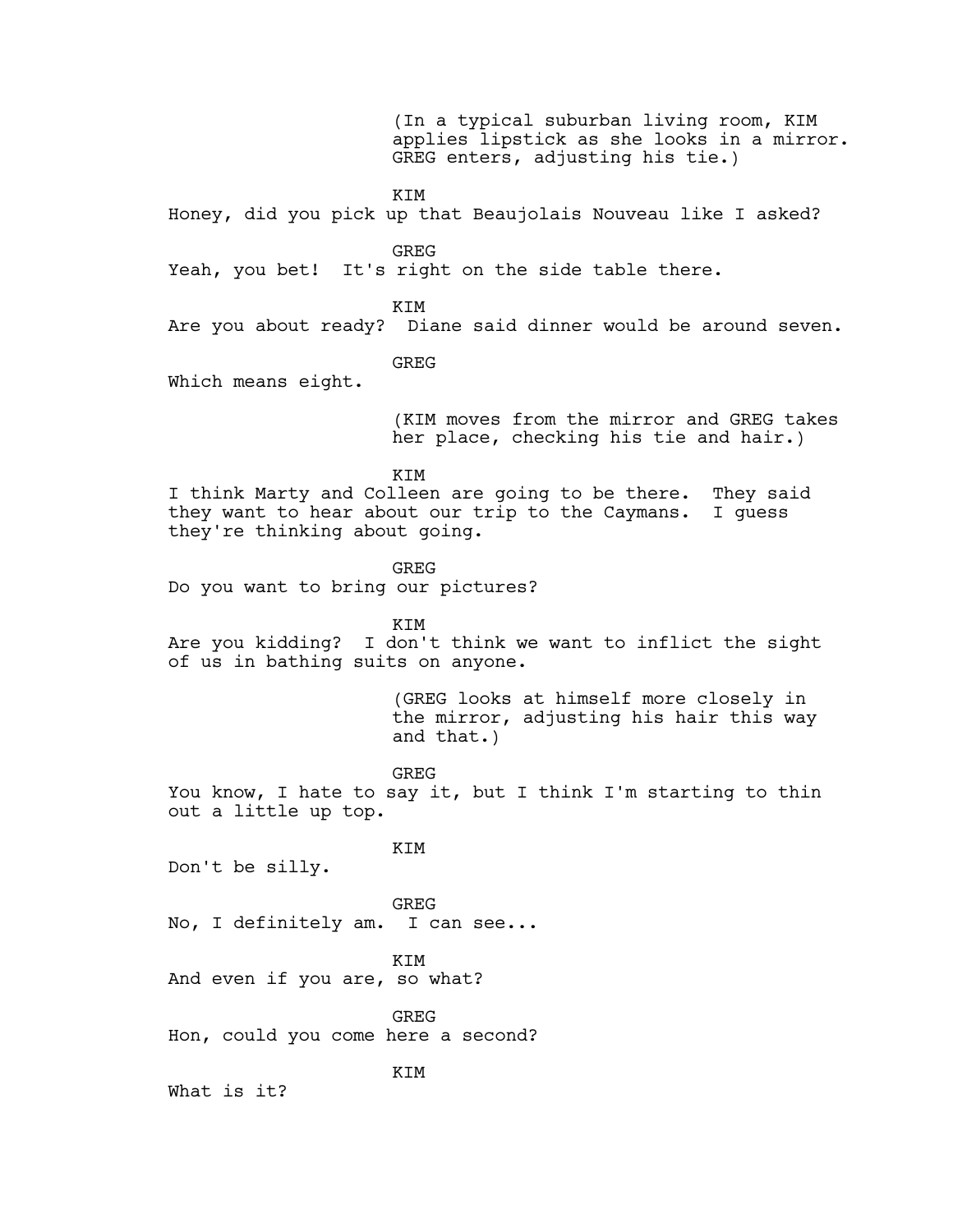There's something...it looks like there's something written on my scalp.

What?

KIM

GREG Can you see? I can't make it out.

(GREG bends over as KIM examines him.)

KIM

I can't believe that--oh, there it is! You're right! There is something! Why, they're little numbers! 6-6-6!

GREG

Are you sure? You're sure it's not 9-9-9?

KIM

No, it's 6-6-6 all right. The numbers have those little lines under them and everything. Oh my gosh, Hon! You know what that means, don't you? You're the Antichrist!

GREG

The Antichrist?

KIM

Talk about a surprise.

#### GREG

You're telling me.

(They look at one another, both absorbing this unexpected news.)

KIM

Well. Do you think we should pick up a cheesecake from Beaubien's for the party?

#### GREG

What?

(KIM resumes getting ready, as if nothing has happened.)

**KTM** 

I'm not sure what Diane has planned for dessert, but it couldn't hurt to have a little back-up.

GREG

Honey, I just found out that I'm the Antichrist! Don't you think that changes our dinner plans slightly?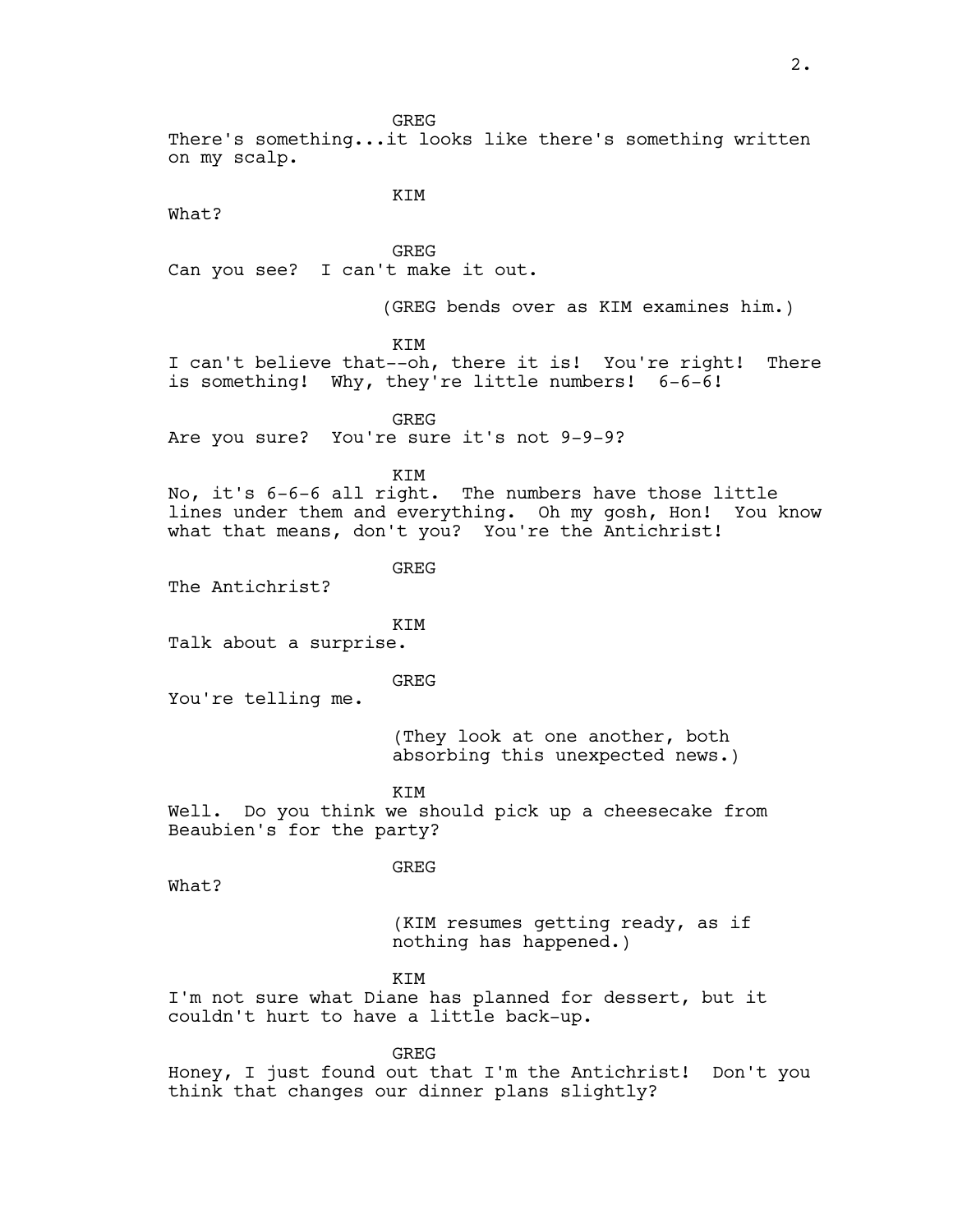KIM Oh, I see what you mean. You want to be late. GREG No, I don't want to be late! I just...don't you think...? KIM What? GREG Well...shouldn't I be doing something? KIM Like what? GREG I don't know! Something...evil, I guess. I mean, think about it. When you think Antichrist, do you think dinner party? **KTM** Are we including in-laws? GREG Maybe this is some kind of mistake. It has to be! Do I seem like the Antichrist to you? KIM Well, you can be a little moody. GREG I am not moody! KIM Don't you think you're being a little moody right now? GREG I just found out I'm the Antichrist! I think I'm entitled to be a little bit upset! KIM You don't have to raise your voice. GREG I'm sorry. It's just...this Antichrist business has me a little wound up, that's all. KIM Now that I think about it, I seem to recall something about the Antichrist from Sunday school. GREG What?

3.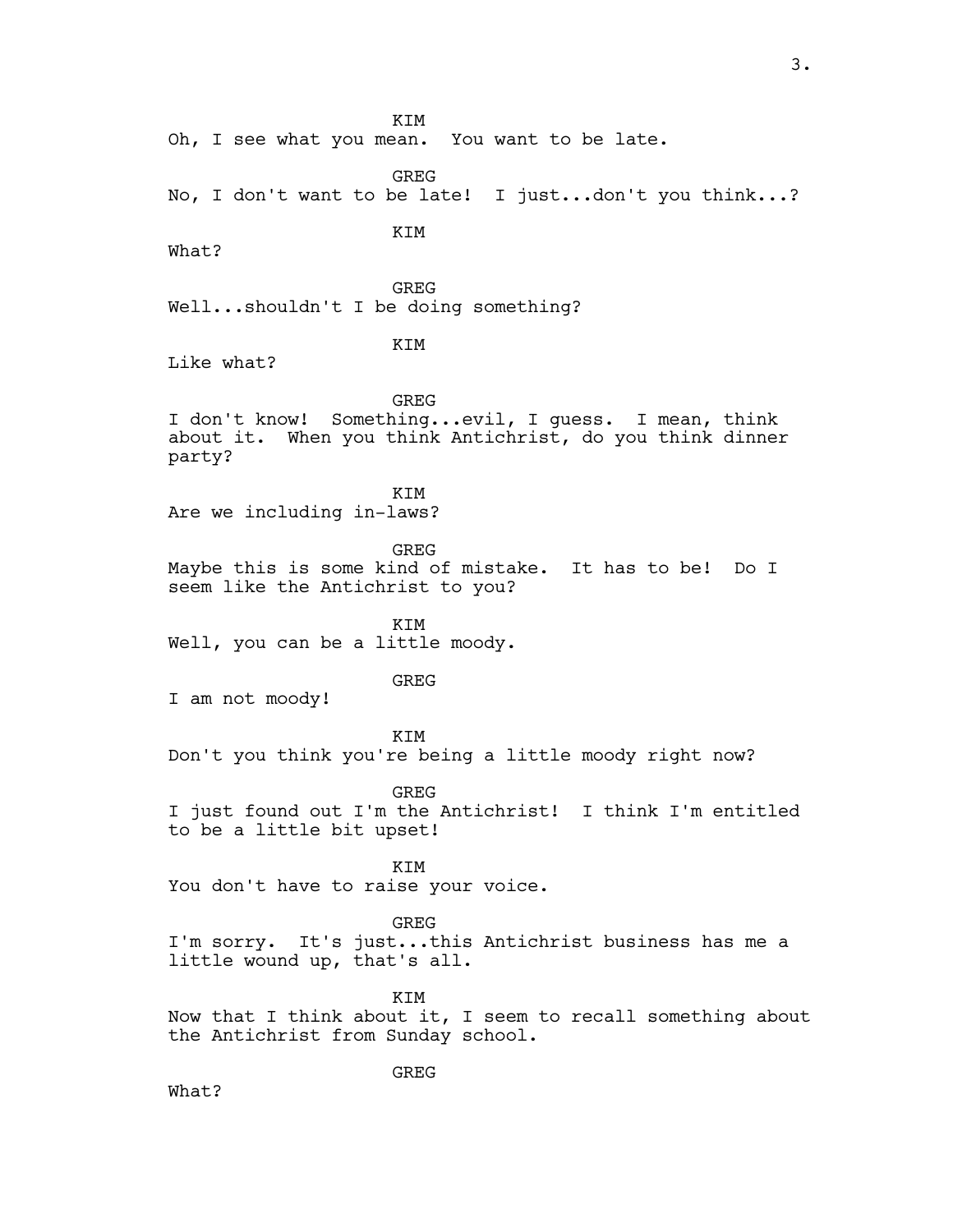KIM Well, I could be wrong, but I think you're supposed to arrive on Earth riding a white horse. GREG I am? KIM I'm pretty sure. GREG Well, then it's not me! I've never ridden a horse! I don't even like horses! Boy, that's a relief! KIM Are you sure you've never ridden a horse? GREG I'm positive! KIM Then maybe...oh! I just remembered something! GREG What? KIM You're not going to like it. GREG What? Tell me! KIM What was the very first car that you owned? GREG Well, you know that, Hon. It was my Mustang. KIM Your white Mustang. GREG Huh? Oh, come on! KIM A white horse! It's a prophecy! GREG No, it isn't! KIM It is too!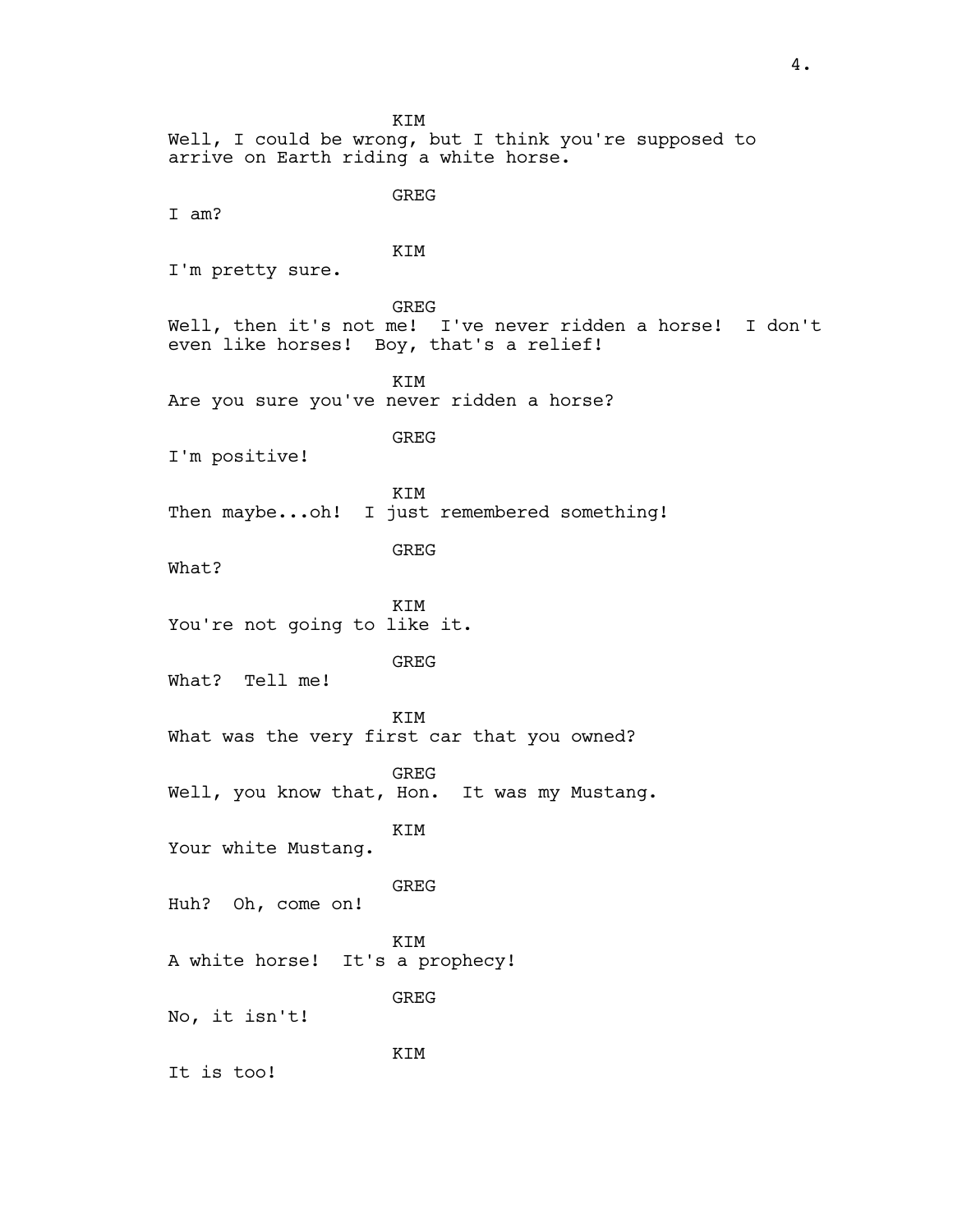Listen, God is all-knowing, right? Well then, why didn't He just say in the Bible that the Antichrist will arrive on Earth driving a Mustang GT350 with dual exhaust and mag wheels?

KIM It's symbolic! The Bible can't come right out and say something that specific!

GREG

Why not?

KIM

Because...well, look at it this way. Don't you think the peasants in the Middle Ages would have been just a little confused by references to mag wheels?

GREG

Yeah, I suppose you're right. I just wish I had some kind of direction or guidance, or something.

KIM

I know! Why don't we look it up in the Bible right now?

GREG

That's a great idea! Let's do that!

 (KIM moves to a bookcase and pulls out a Bible.)

KIM

You'd think your mother would have noticed those numbers on your head when you were a baby. Didn't she ever mention it to you?

> (KIM sits on the sofa and leafs through the Bible.)

GREG

No! How could she have known? I was born with a full head of hair!

KIM

Oh, that's right! I remember seeing those pictures! You were so cute! Such a little mop top!

> (GREG paces back and forth, too nervous to sit down.)

GREG

Yes, yes, I was a little mop top. Now could we please--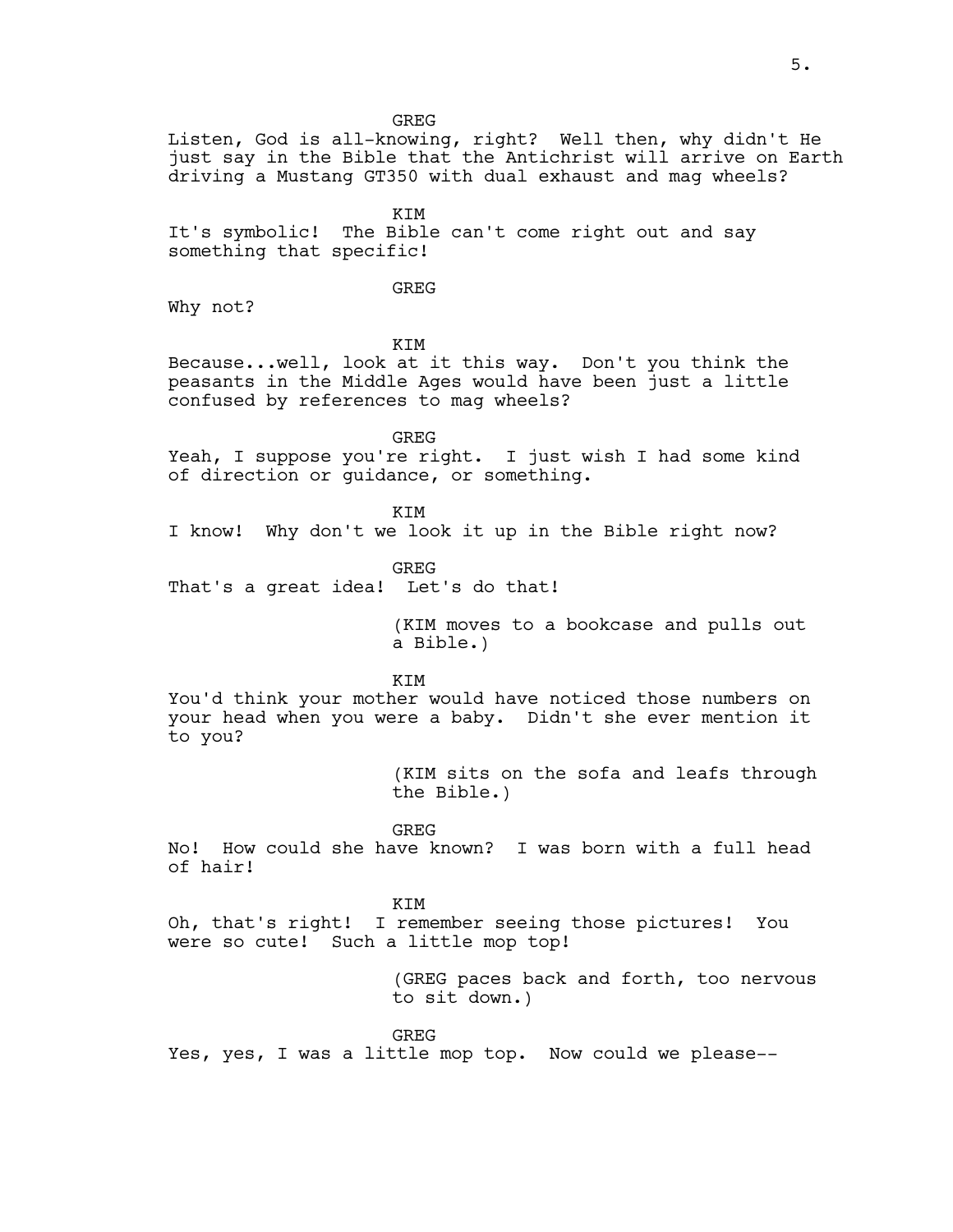KIM Oh, right! Okay, here we are! Oh, you know what? I was wrong. It's God who arrives on the white horse, not you. GREG Well, I guess that makes sense. He is the good guy, right? But what does it say about me? KIM I'm looking! All right, apparently, you are referred to as the "Beast." Well, I can attest to that. GREG What do you mean you can attest to that? KIM Honey, do you remember our wedding day? GREG Of course! KIM Well, do you think most newlyweds consummate their marriage in the alley behind the church? GREG But, I was just so happy! KIM And I love it when you're "happy!" I do! But you have to admit that-- GREG Okay, fine! Fine! You made your point! What else does it say? KIM Well, after you arrive here, your primary goal is to "deceive those who dwell on Earth." GREG Now, come on! What is that supposed to mean? Does that sound like me? **KTM** You are in advertising, Honey. GREG Oh, right. Damn! KIM This is very impressive so far.

6.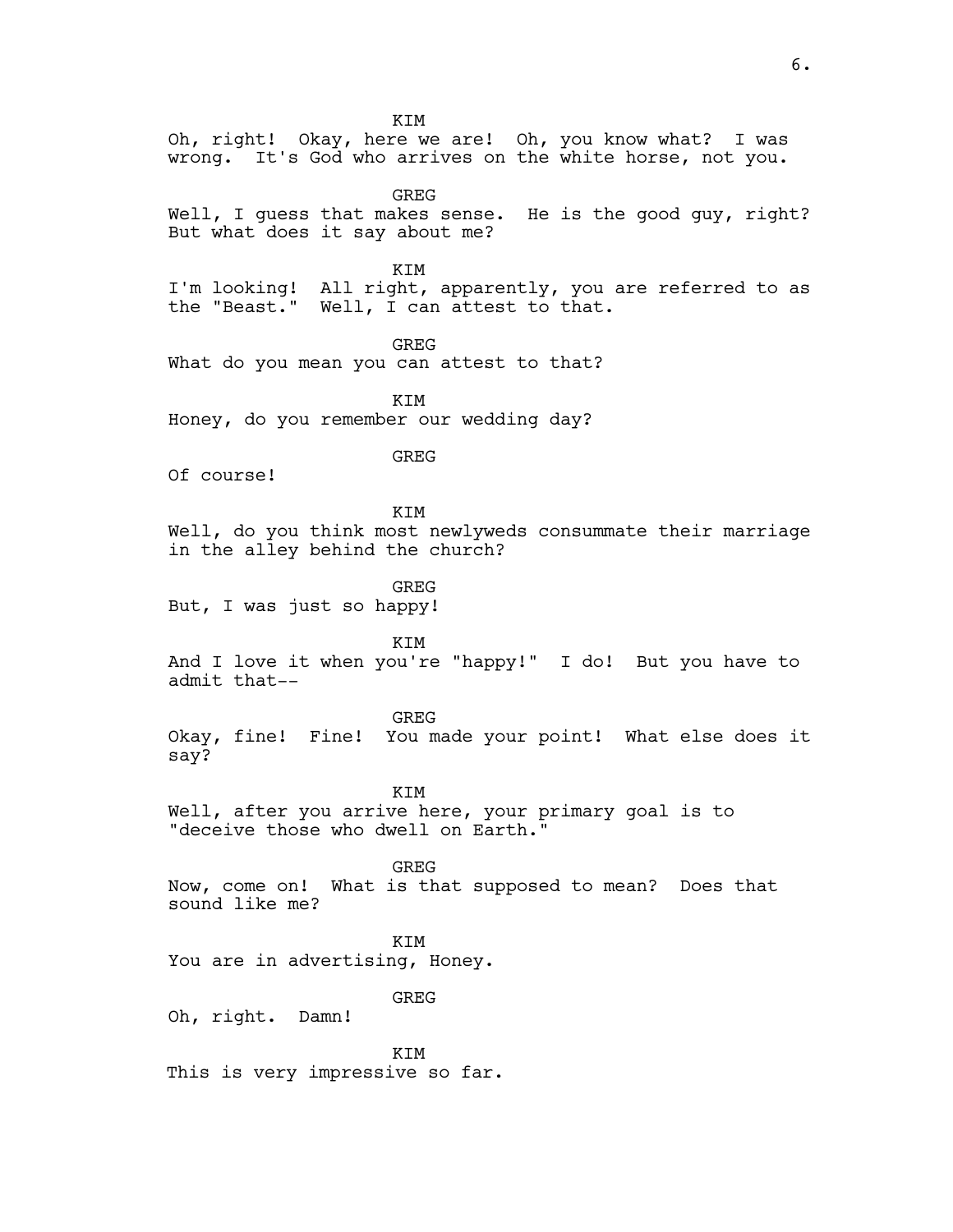GREG Okay, okay. So I'm the "Beast" and I deceive people. What next? KIM Well, it doesn't go into a lot of detail. But apparently at some point you will be opposed by 144,000 people and a lamb. GREG A lamb? KIM I'm guessing that's symbolic. GREG Right. KIM And then, an angel is going to pour a bowl of wrath on your throne. GREG Ooh, I've got a throne? Really? KIM That's what it says. GREG Huh! Well, that's not too shabby. Do I get to keep it? KIM I don't think so. GREG Why not? KIM Because then you make war on God and His army of believers with your army of deceived people. GREG And? What happens? KIM Let's see...oh, here it is. You lose. GREG I lose? KIM Yep. Sorry, Hon.

7.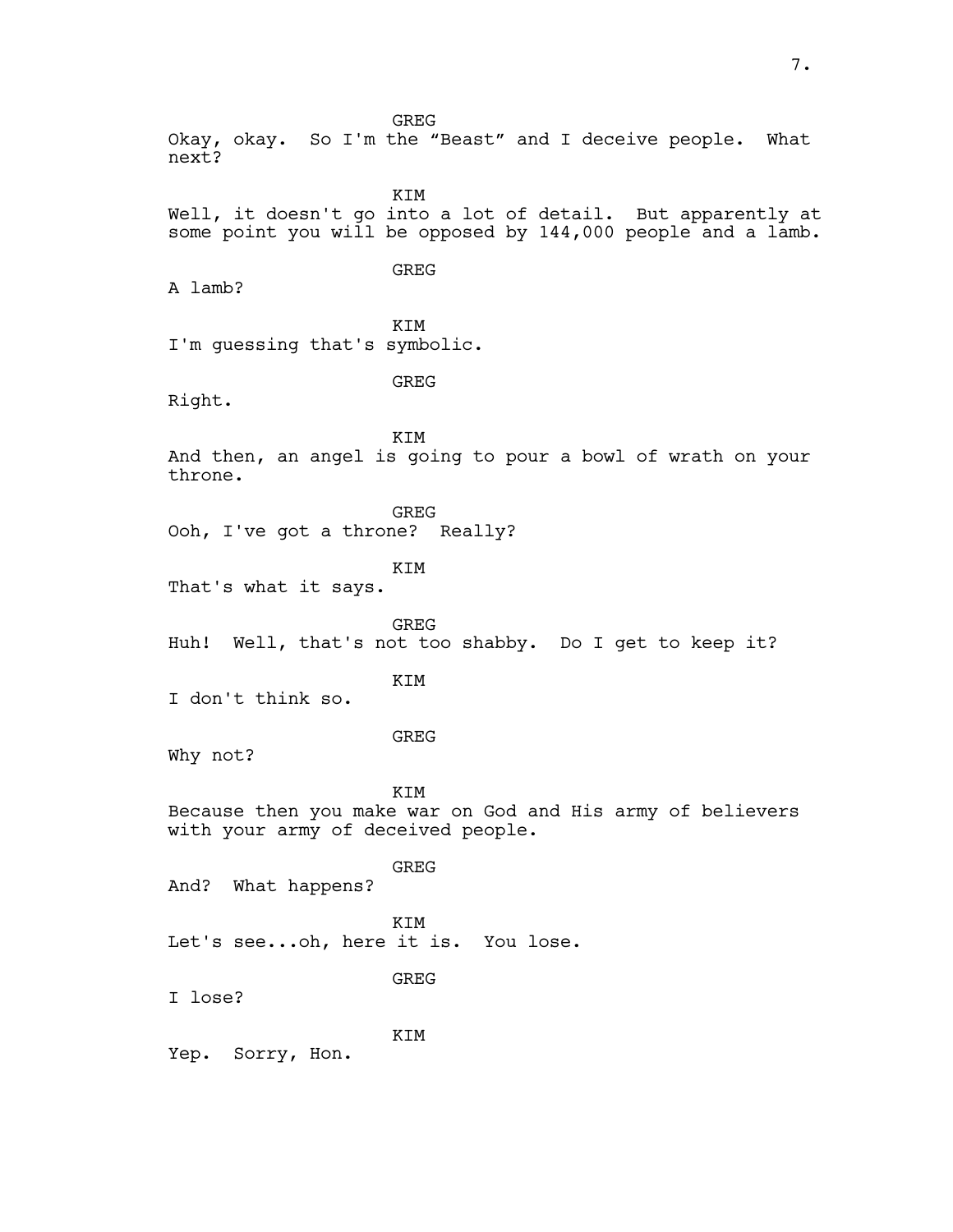GREG Ah, that's okay. I guess somebody's got to lose, right? I kind of expected it, to tell you the truth. So what happens after that? I learn my lesson and get redeemed or something? KIM No. Actually, you're thrown alive into the lake of fire that burns with brimstone. GREG You're kidding. KIM Nope. GREG I'm not redeemed? KIM Not according to this. GREG There's no...happy ending? **KTM** Not for you. Although everyone else seems to make out pretty good. GREG Well, that doesn't sound very merciful. **KTM** Actually, if you read through the Bible, God has His merciful days and His not so merciful days. GREG Well, in that case, I just don't get it. I don't get the whole deal. KIM What? GREG Think about it, Honey! Think about what you just told me. If I'm the Antichrist, what's my motivation? **KTM** To do what? GREG To do anything! If I know I'm going to lose, and I know I'm going to get thrown into a lake of brimstone, what's my motivation?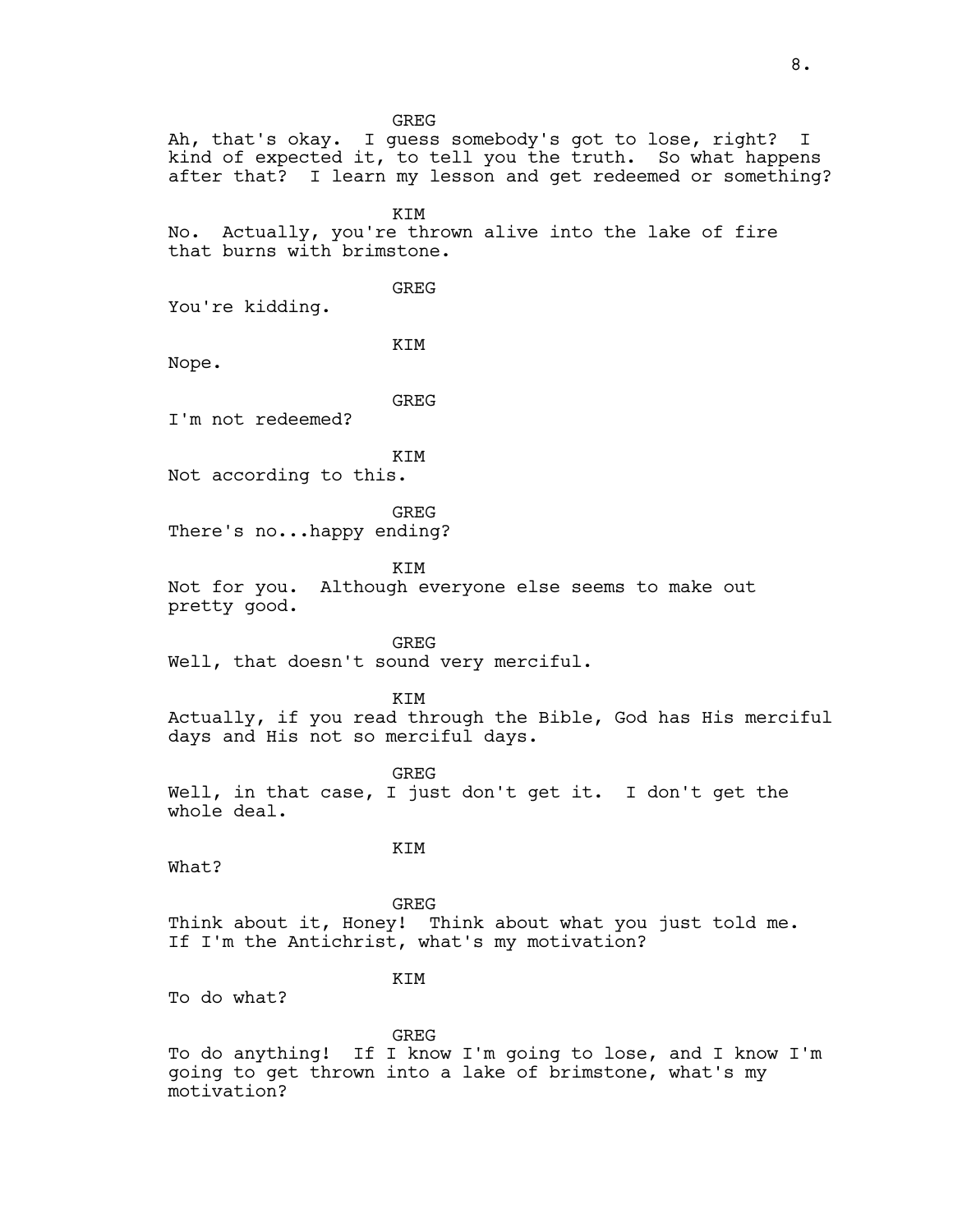**KTM** 

Um...oh! You're evil incarnate!

GREG

Okay, so I'm evil incarnate! But I'm literate, right? I can read a book! If I want to, after a hard day deceiving people, I can sit down and look through the Bible, can't I?

KIM

I'm not sure I see what you're getting at.

GREG

What I'm getting at is this--why should I play along? I know how the story ends, and between you and me, I don't particularly like that ending! Oh, it's all a bed of roses for everyone else, but it's fire and brimstone for me! You see what I mean?

KIM

You know, you might have a point there.

GREG

What kind of idiot do they think I am?

KIM

Honey, the Bible never said you were an idiot.

GREG

You're damned right I'm not an idiot! Well, I'll tell you what I'm going to do. I'm going to fix them. I'm going to fix them good.

KIM

Fix who?

GREG Everybody! God, angels, even that lamb if he's mixed up in this.

KIM What are you going to do?

GREG

Picture it, Honey! Right now, they're up there...up there waiting. They've got the white horse, the bowls of wrath, the whole kit and caboodle all ready to go. And what are they waiting for? Me. They are waiting for me to make my move.

KIM That's what it seems like, all right.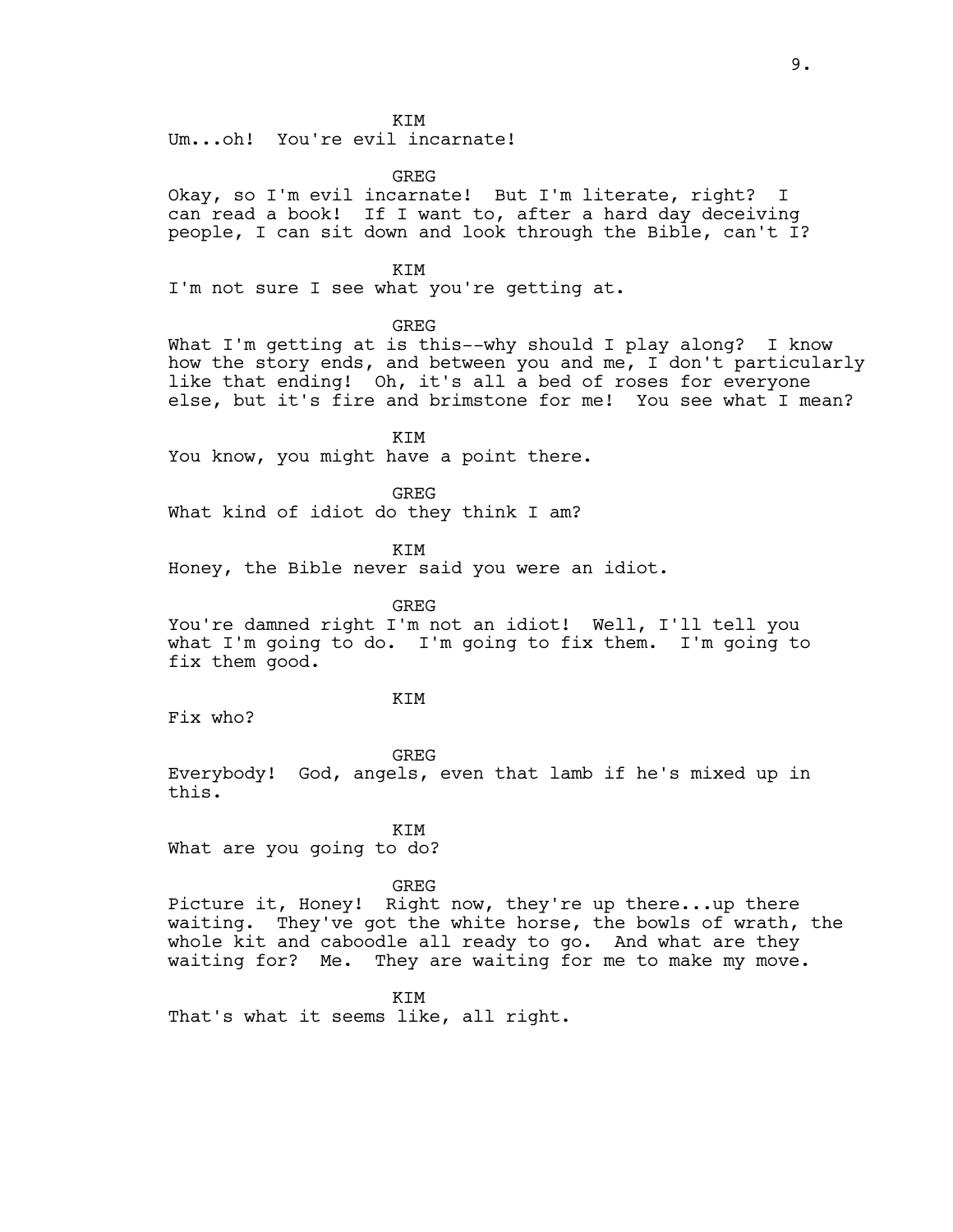Well now, suppose I don't make that move? Suppose I don't assemble an army of deceived people. Suppose...I just go out to a dinner party with my brilliant and breathtakingly beautiful wife?

KIM Oh! Oh, that is evil.

GREG

Isn't it? They can just cool their heels for a while! I'm the guy who decides when there's going to be an Apocalypse, and you know what I'm deciding? There ain't going to be one! Not as long as I'm Antichrist! Shall we?

> (GREG picks up the bottle of Beaujolais Nouveau and offers his arm to KIM, who takes it. They begin to walk towards the door.)

**KTM** 

Do you think we should tell anyone about this?

GREG

Nah. It might put kind of a damper on the dinner conversation.

KIM

Well, if you don't talk about something, you know that we're going to have to listen to Jerry's golf stories all night.

GREG

I'll tell you what, if he gets on your nerves, just let me know and I'll turn him into a pillar of salt.

KIM

Hon, I think it's God that turns people into pillars of salt.

GREG

Oh yeah? Well, I'll turn him into a pillar of something.

KIM

You'd do that for me?

#### GREG

Of course. Anything for you, babe.

 (They kiss, and GREG takes the opportunity to pinch KIM's behind.)

KIM

Ooh! You are a beast!